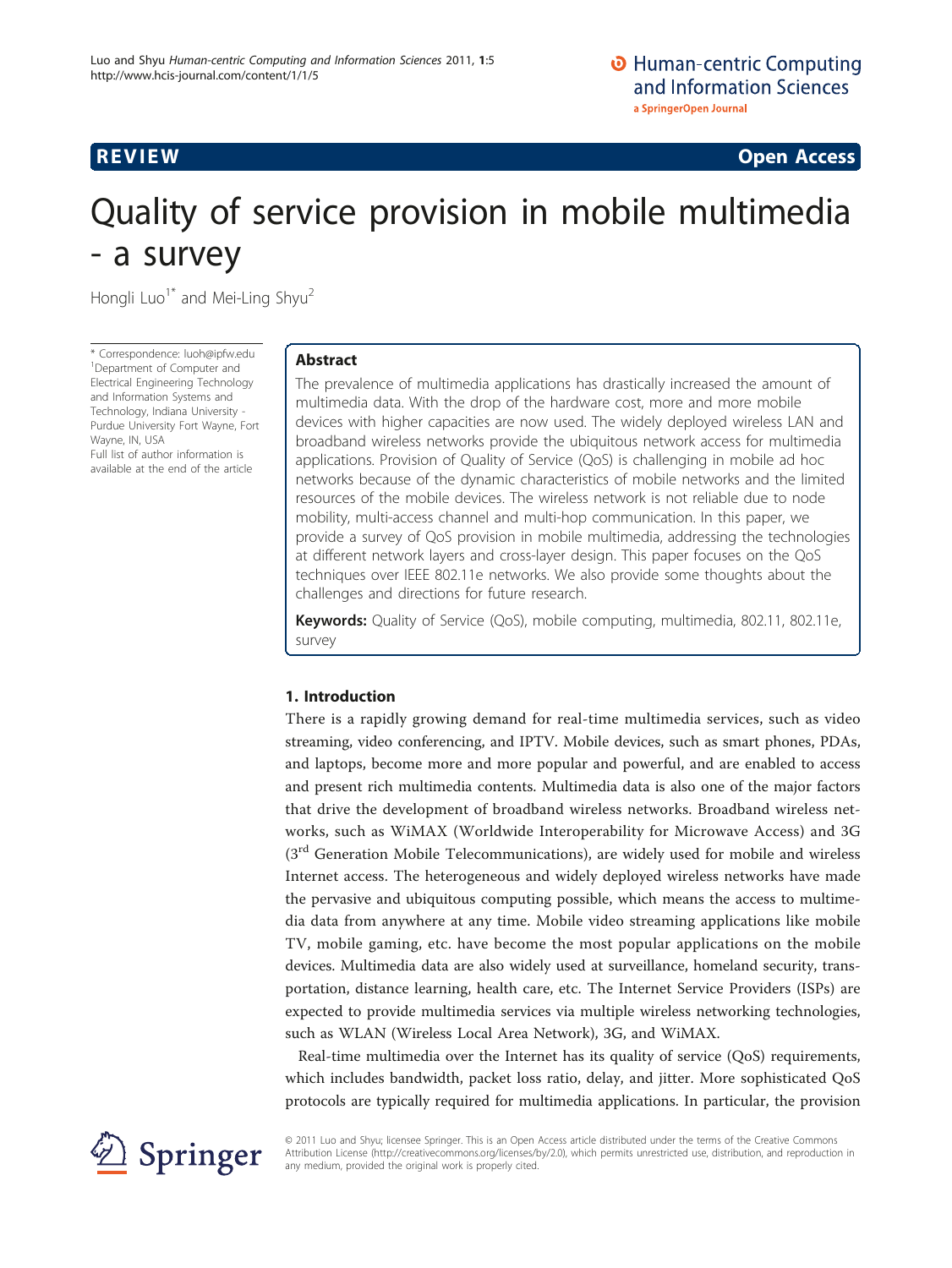of QoS for multimedia applications in a mobile environment imposes a series of major challenges because of the unreliable wireless channels and the mobility of mobile devices.

# • Unreliable physical channels

Wireless channels are highly unreliable and have limited bandwidth. Wireless channels have high packet loss rate and bit error rate because of fading and multipath effects. The wireless medium is shared by multiple stations and the bandwidth allocation to one station will be affected by the neighboring stations. Because of the contention characteristics of the channels and MAC layer access methods, it is hard to provide the guaranteed end-to-end delays for the multimedia applications.

# • Node mobility

Mobile devices are roaming and switching the wireless networks they connect to. To provide a continuous service, the mobile device should be able to connect to the wireless network that is available. For example, a mobile phone may switch from one cell covered by one base station to another cell covered by another based station, or switch from the cellular phone network to a Wireless LAN. The application should be able to provide seamless handoff among different wireless networks and provide an uninterrupted playback of the video with an acceptable QoS.

# • Routing

Because of the movement of the mobile devices, the topology of the mobile ad hoc networks varies dynamically. The existing routes may either not be available or not be able to support the QoS, which requires the changes of the routings. The selection of routes should be able to accommodate the changes of the topology and provide the QoS.

# • Resource constraints

There are a number of limited resources on mobile devices, such as limited battery life, screen size, and input methods. The QoS is affected by the limited resources at the mobile devices, so the design of a mobile multimedia system should consider all those factors. The current battery technology is not evolving as fast as the memories and computer hardware. Both the processing and transmission of multimedia data consume power. With the limited power, it requires a power efficient design for both multimedia processing and transmission in mobile environment. The screen size of the mobile device is small, and mobile device is not equipped with full-size keyboards. All these limitations in the input and output pose many challenges in the design of the user interface.

# • Heterogeneity

The heterogeneity of the mobile devices, access networks, and infrastructure networks makes the end-to-end QoS provision more difficult. The mobile devices have different screen sizes, screen resolutions, and decoder capabilities, so the same multimedia content should be adapted to the capabilities of different mobile devices in a way that is perceptual optimal for the users. There are also multiple wireless networks with different bandwidths used in mobile computing. In a heterogeneous wireless network environment, the mobile devices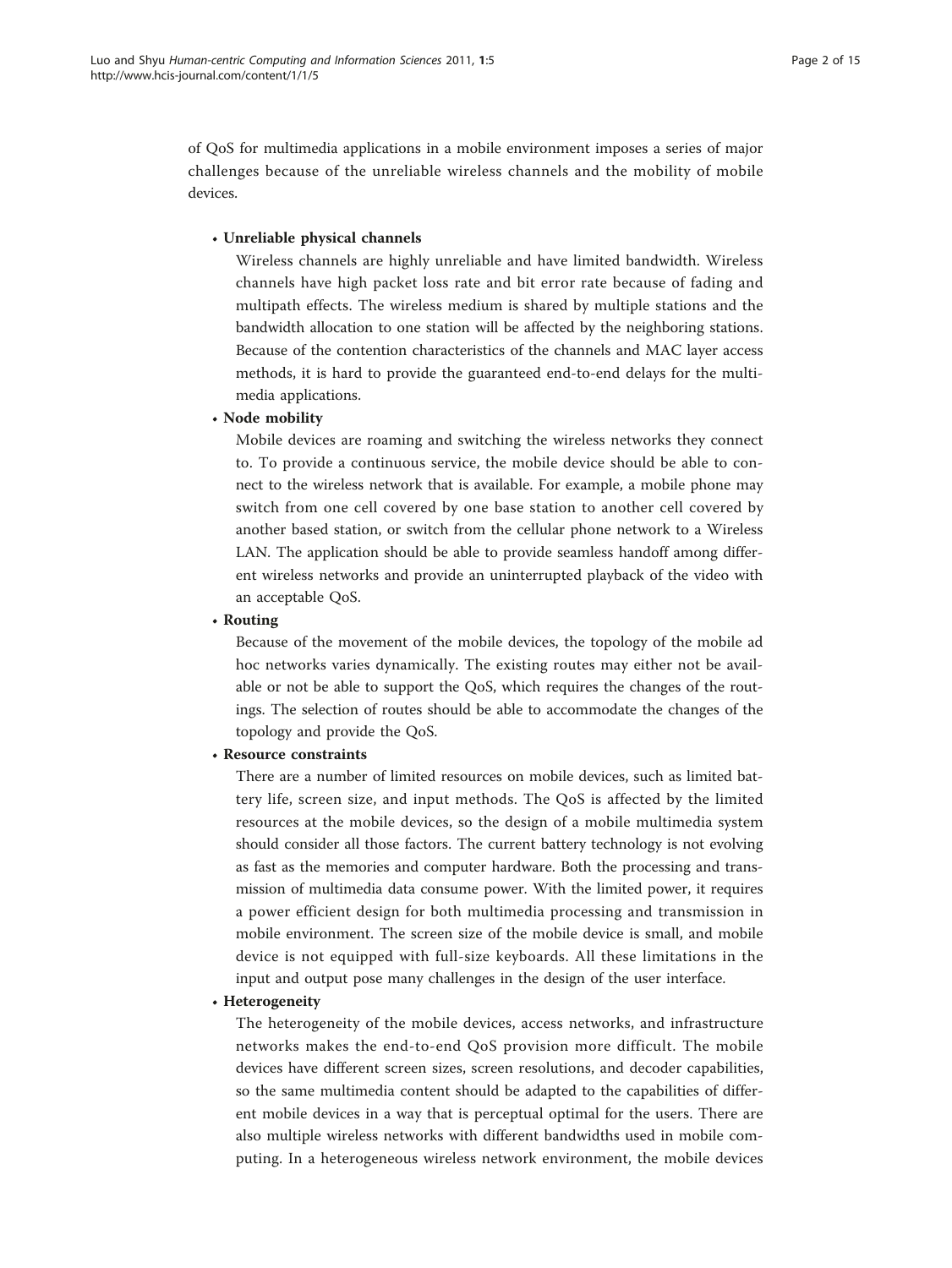should be equipped with multiple wireless interfaces so they can access different networks. Mobile multimedia systems should consider mobility and handoff management when mobile devices are moving among different wireless networks.

#### • Evaluation metrics

In addition to QoS, quality of experience (QoE) that the users experience in multimedia applications is another metric for the performance of a mobile multimedia system. QoE includes video quality, energy saving, and bandwidth efficiency [[1\]](#page-12-0). User experience of mobile video is affected by many factors, such as user profile, interests, context, and content type.

WLAN is widely deployed because of its flexibility and low cost. WLAN provides network connectivity with minimal infrastructure change, and it is easy to set up, configure and manage. The varying and error-prone characteristics of the wireless medium pose challenges in providing QoS for multimedia applications. In an effort to address such challenges, the IEEE LAN/MAN 802 Standards Committee developed and maintained the 802.11 family, a series of over-the-air specifications or modularization techniques, to provide a set of standards for implementing WLAN computer communication by defining the media access control (MAC) and physical (PHY) layers for a LAN with wireless connectivity. In particular, since the traditional 802.11 cannot provide for the QoS, 802.11e was proposed to improve the functionality [\[2](#page-12-0)]. In the 802.11 family, 802.11e is the wireless standard that defines a set of Quality of Service (QoS) enhancements for WLAN applications through modifications to the MAC layer. 802.11e adds QoS features and multimedia support to the existing IEEE 802.11 wireless standards with full backward compatibility with those standards.

In addition, the convergence of various wireless networking technologies, such as WLAN, 3G, WiMAX, sensor networks, and RFID, also poses challenges to the QoS of multimedia applications. Mobile devices are heterogeneous in operating systems, CPU, memory, networking capabilities, and battery life. With the increased capacity, mobile devices are used for the entire range of multimedia applications: production, annotation, management, retrieval, sharing, communication, and content analysis, which also affects the way QoS is provided at the mobile devices [[3\]](#page-12-0). The provision of QoS in mobile and ubiquitous multimedia covers multiple research areas, such as the hardware, architecture, protocol, software, and middleware support. Since 802.11 Wireless LAN is widely used for the mobile computing and 802.11e is the new mechanism proposed for QoS, this paper gives a survey on several aspects of research in the QoS provision in mobile multimedia with a focus on the 802.11e networks.

The remainder of this paper is organized as follows. Section 2 gives a general description of research in enabling QoS provision in mobile and ubiquitous multimedia. Then Section 3 presents the current QoS approaches in 802.11e MAC layer. Section 4 reviews the QoS design with cross-layer design. Other important design issues in the QoS provision in mobile multimedia are covered in Section 5, such as power efficient design, heterogeneity and directions for future research. Finally, this paper is concluded in Section 6.

#### 2. Mobile Multimedia QoS Provision Architecture

The provision of QoS for mobile multimedia applications requires the support of the architectures, protocols, and applications so that the mobile devices can access the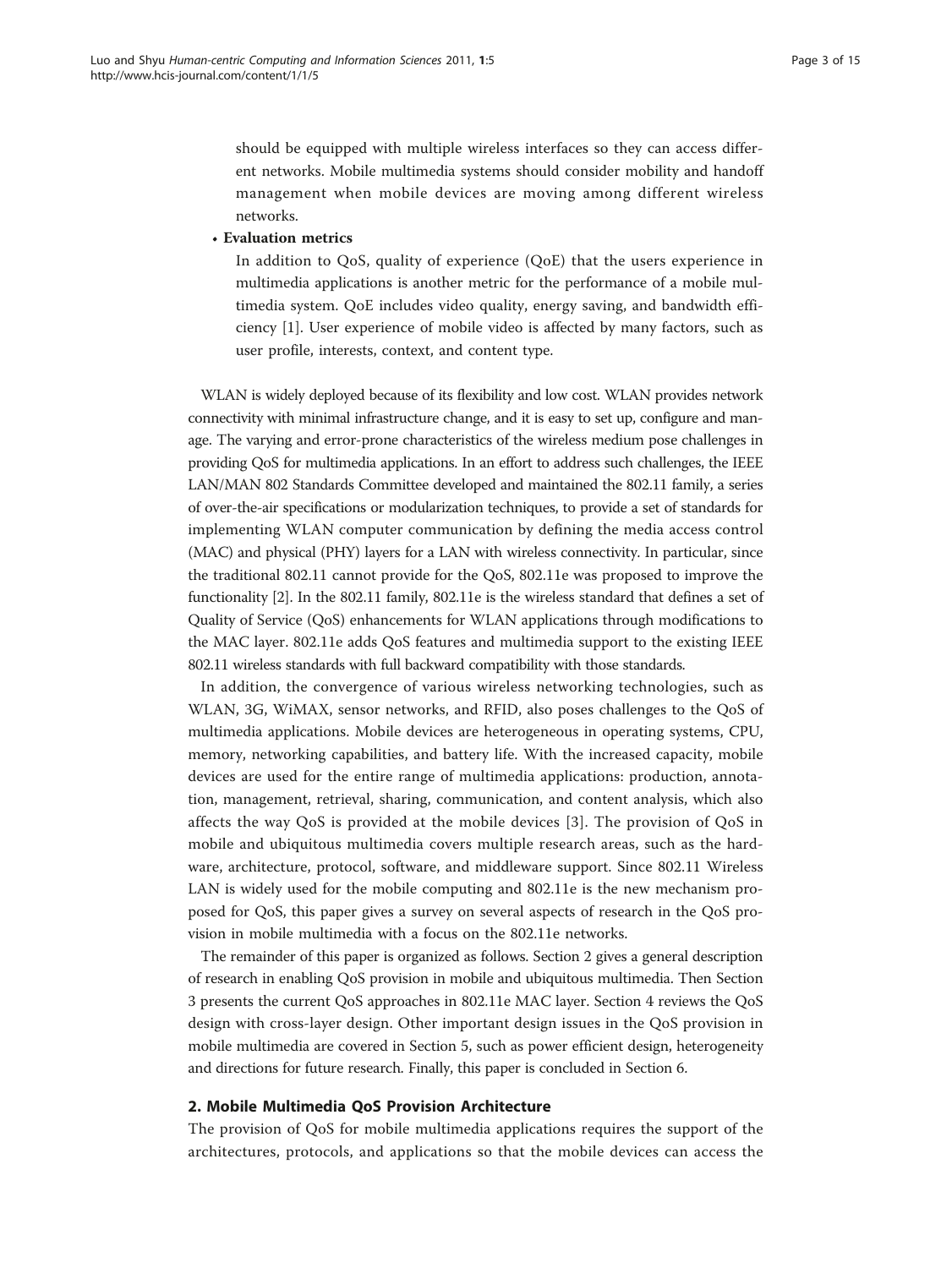multimedia data ubiquitously: anytime and anywhere. Multimedia transmission needs to meet the following requirements, namely high bandwidth, low error rate, low delay, and very small delay variance. As mentioned in [\[4](#page-12-0)], the current research effort cannot provide solutions to fulfill all of these requirements for even the wired media. It is thus well-acknowledged that it is even more challenging to meet these requirements for high-quality multimedia transmission over wireless connections. The QoS of multimedia applications are not limited to bandwidth, delay, and jitter. Furthermore, the services provided to the mobile devices should be personalized. Song et al. [\[5](#page-12-0)] studied two ways of emphasizing Region of Interest (ROI), zooming in and enhancing the quality to optimize the overall user experience of viewing sports videos on mobile phones. It found out the overall user experience is closely related to the acceptance of video quality and the interest in video content.

There are several methodologies to categorize the QoS research in a mobile environment. QoS support can be provided as a layered model or across several layers. Layered QoS is implemented at one network layer, such as MAC layer, network layer, transport layer, or application layer. There are some commonly used technologies at a particular network layer, such as rate control, admission control, and scheduling. The major techniques used at the MAC layer include admission control and scheduling. The MAC layer schemes of wireless network can be categorized into three types: TDMA, CDMA, and IEEE 802.11. This paper focuses on the scheduling technique at the 802.11e MAC layer.

The majority of QoS research at the network layer has focused on the QoS routing. A multimedia application often has stringent requirements on the delay. QoS routing determines the delivery path for flows taking into account both the availability of network resources and the QoS requirements of the flows. There are active researches in providing QoS aware routing algorithm for mobile multimedia applications. Researches in the recent QoS routing in mobile ad hoc networks have been covered in [\[6](#page-12-0)]. One of the major functions at the transport layer is congestion control and the TCP protocol is the dominant protocol at the transport layer. TCP protocol is designed for the wired networks and is not efficient for wireless networks. It reduces the transmission rate when there is a packet loss, which suffers great performance degradation since the wireless channel generates a higher bit error rate. The transport layer protocol should be able to differentiate the packet losses generated by the congestion and by the channel errors [[7-](#page-12-0)[9](#page-13-0)].

Research at the application layer QoS includes scalable video coding [[10\]](#page-13-0), transcoding [[11](#page-13-0)], source coding [[12](#page-13-0)], adaptive transmission [[13\]](#page-13-0), and rate control [\[14\]](#page-13-0). Adaptive transmission exploits the unequal importance of different packets to improve the endto-end quality of the video. The transmission rate and coding are context-aware, which is adaptive to the network situations, video content, user preferences, and several other factors. Context-aware computing is now a mobile computing paradigm to discover and utilize the contextual information in providing services [[15,16\]](#page-13-0). Middleware is also introduced as an abstract layer to separate the low-level data processing from the high-level applications in the mobile computing environment.

The traditional layered model is designed for the wired networks, and is not efficient for the provision of QoS in mobile networks. Cross-layer design is a promising direction which jointly designs the mechanisms at several layers and achieves the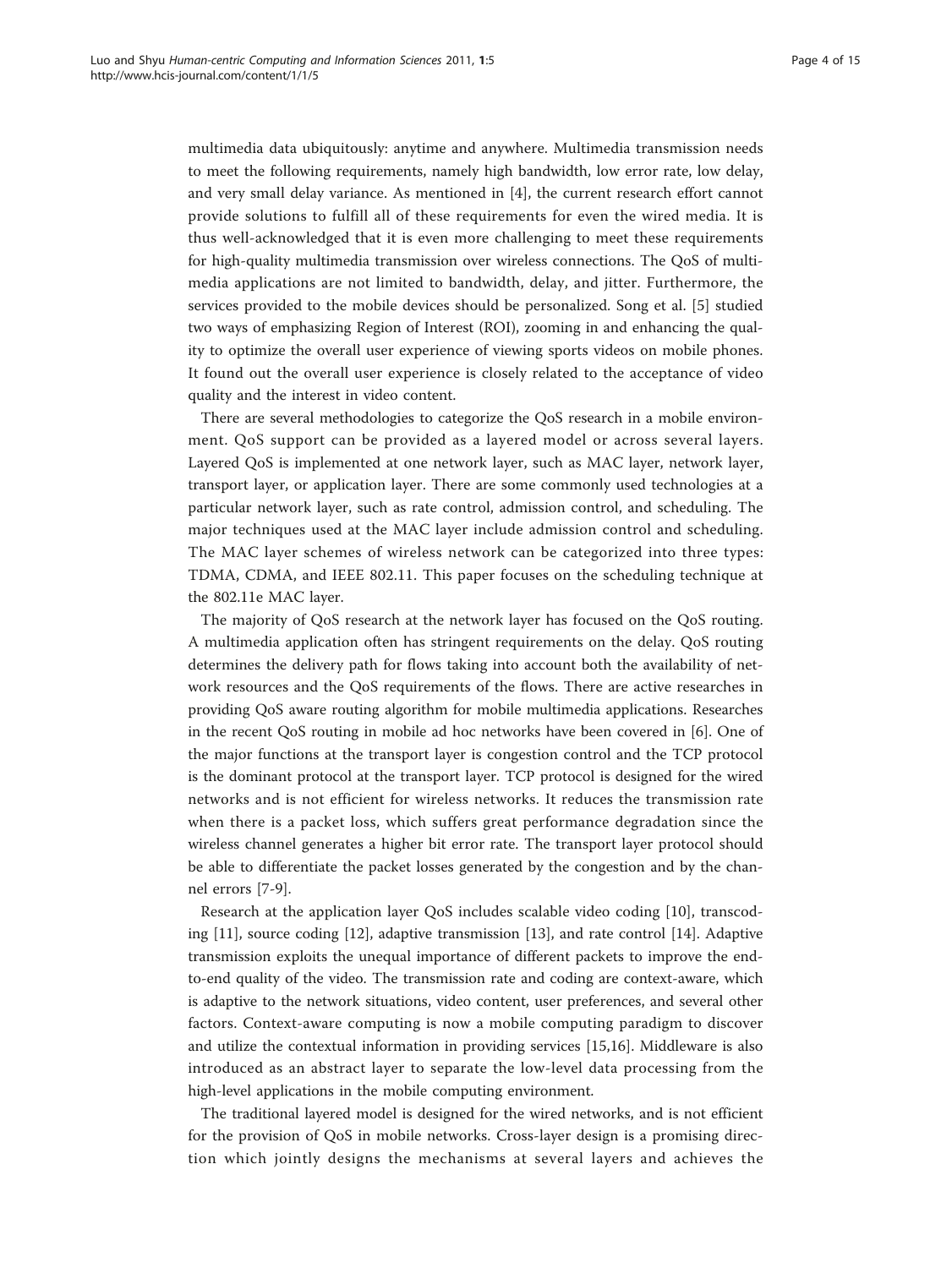optimization of the performance. The layered and cross-layer approaches are implemented at the end system, either client side or server side of the multimedia applications. In addition to the adaptations at the end system, QoS can also be provided with the support of the network routers. Furthermore, besides the traditional client-server paradigm for networking applications, peer-to-peer networks have been widely deployed to provide live and on-demand video streaming services in the Internet. A survey of current research on how to provide QoS in peer-to-peer mobile multimedia applications is provided in [\[17](#page-13-0)]. In this paper, we focus on the QoS provision at the MAC layer of the IEEE 802.11e WLAN and the QoS provision with the cross-layer design.

#### 3. QoS Provision at the MAC Layer

In this section, the researches related to the QoS provision at the MAC layer of the IEEE 802.11e are discussed. IEEE 802.11 has been widely applied as the technology to provide the mobile and pervasive computing. The MAC layer of the original IEEE 802.11 standard is based on the CSMA/CA mechanism, which does not support QoS of real-time applications. Toward such demands, the IEEE 802.11e standard proposed Hybrid Coordination Function (HCF) to enhance the media access for QoS. HCF is composed of Enhanced Distributed Coordination Access (EDCA) and HCF Controlled Channel Access (HCCA). Many researchers have worked on the tuning of parameters in 802.11e to improve QoS. Here, a review of the scheduling methods used at the EDCA and HCCF is presented separately. Control theoretical approaches used for QoS are also addressed.

#### 3.1 QoS at Enhanced Distributed Coordination Access (EDCA)

EDCA is a contention-based channel access and provides service differentiation in IEEE 802.11e. Differentiated accesses to the wireless medium are provided by prioritizing the traffic categories (TC). There are at most eight prioritized output queues, one for each of the traffic categories. Changing the priorities of the traffic flows can consequently change the QoS received by the traffic flows. Different contention parameters can be tuned adaptively for each access category (AC) to treat the traffic flows differently. EDCA provides differentiated services among different traffic classes, but cannot provide the guaranteed throughputs and bounded delays. It provides a higher QoS to traffic flows with a higher priority while sacrificing the traffic flows with a lower priority, especially when the traffic load is heavy. The performance analysis of IEEE 802.11e EDCA was presented in [\[18](#page-13-0)] and [[19\]](#page-13-0).

Research work at the EDCA mechanism adjusts several parameters to prioritize the traffic and differentiate the service classes, such as Arbitrary Inter-frame Spacing (AIFS), minimum contention windows (CWmin), maximum contention window (CWmax), and persistence factor (PF). Multiple parameters can be adaptively adjusted according to the conditions of the network, such as congestion window [[20](#page-13-0)] and priorities of the traffic. On the other hand, Adaptive EDCF (A-EDCF) in [\[21](#page-13-0)] provides the relative priorities by adjusting the size of the Congestion Window (CW) of each traffic class according to the estimated collision rate. The channel contention is effectively reduced under a high traffic load. Some researches dynamically adjust the priorities to improve the QoS. Li, Zhu and Prabhakaran [[22](#page-13-0)] dynamically re-allocated the flow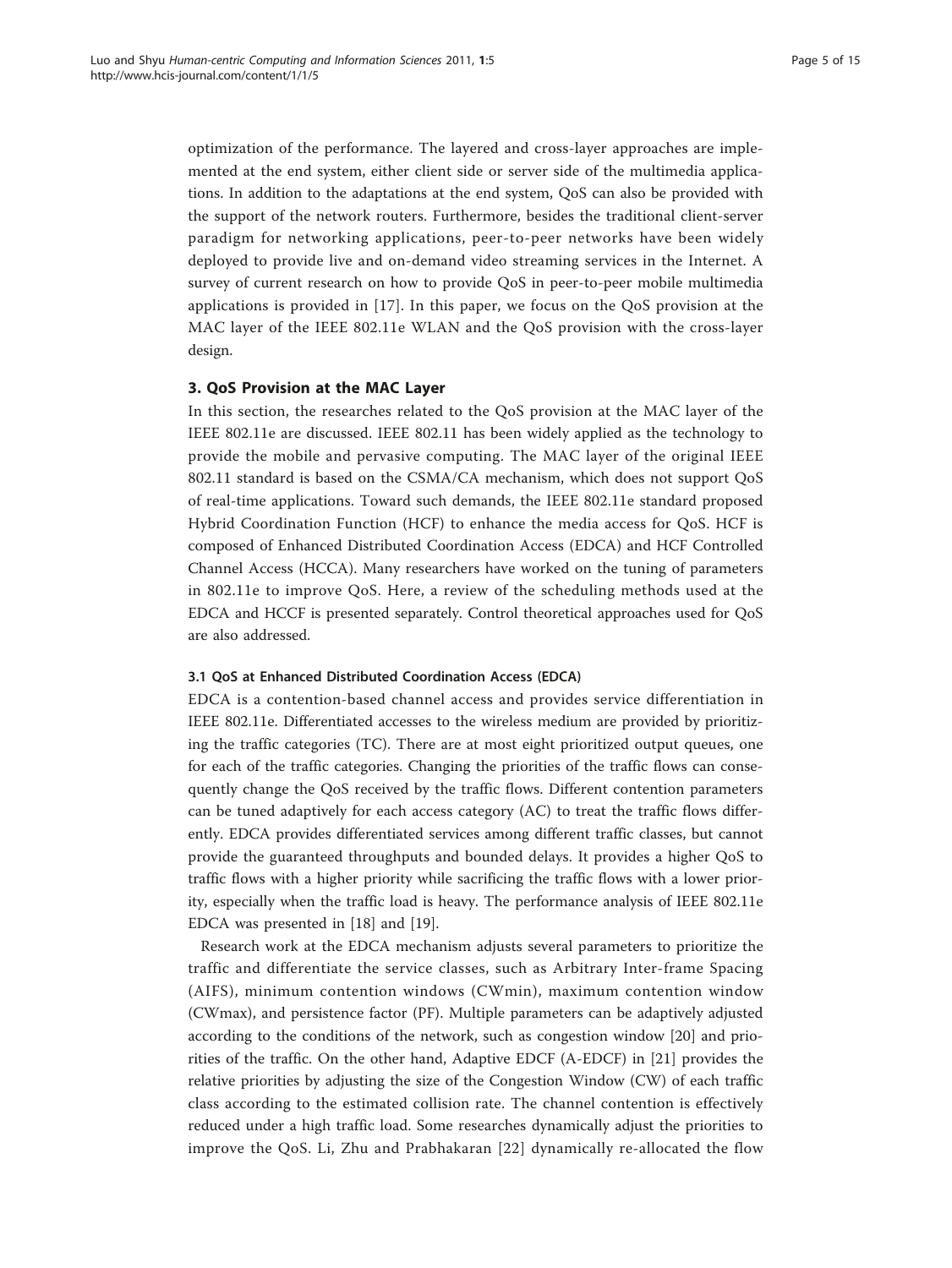priorities evenly to maintain high system performance while providing QoS for individual real-time flows. The overall throughput of the network can be improved by evenly distributing the number of active stations over a set of traffic categories. Han et al. [[23](#page-13-0)] extended EDCA with channel access throttling, which differentiated channel access priorities between member stations by assigning different channel access parameters to different member stations. Patras, Banchs and Serrano [[20\]](#page-13-0) adapted the congestion window to the conditions of the WLAN based on the analytical model of its operation. The algorithm is based on the observation that the collision probability in an optimally configured WLAN is approximately constant, independent of the member stations. The collision probability is measured by monitoring the successfully transmitted frames during an inter-beacon period at the AP (Access Point).

In addition to the provision of QoS, fairness in the allocation of resources to different services is also an important issue in WLANs. Ferng and Liau [\[24](#page-13-0)] proposed four fair scheduling schemes for the QoS-oriented wireless LAN that take into account priority setting, fairness, and cross-layer interactions. Those schemes target at reducing possible collisions using multiple deficit count to interframe space (IFS) and allowance to IFS mappings for different priorities. Park et al. [[25\]](#page-13-0) provided per-class QoS enhancement and per-station fair channel sharing in WLAN access networks. It improves QoS for different service classes by differentiating services with scheduling and queue management. The fair channel sharing is assured by estimating the fair share for each station and dynamically adjusting the service levels of packets.

#### 3.2 QoS at HCF Controlled Channel Access (HCCA)

HCCA provides a centralized polling scheme to allocate guaranteed channel access to traffic flows based on their QoS requirements. The superframe is divided into contention-free period (CFP) and contention period (CP). During the CP, the access to the channel is controlled by EDCA. HCCA is in charge of the contention-free medium access. Hybrid coordinator (HC) can initiate controlled access periods (CAPs) at any time. A wireless station has the right to initiate frame exchange sequences onto the wireless medium for an interval of time, which is called transmission opportunity (TXOP). HC is responsible for allocating TXOPs to each mobile station according to the QoS requirement of the traffic. HCCA provides a reference design which consists of a reference scheduling and an admission control. In the reference design, the scheduler first calculates a common service interval (SI), which is the minimum of the delay bounds of streams. After that, the scheduler calculates the TXOP duration according to the SI and the traffic specification parameters (TSPEC) such as the mean data rate and the mean packet size. Then the admission control is performed and the TXOPs are allocated to each station in a round robin way. The shorter is the SI, the shorter is the scheduling interval. Consequently, more bandwidth is needed to transmit the arrived packets. Therefore, the reference design over-allocates bandwidth to the stations since the allocation is done according to the stringent delay bound of all streams. To overcome this limitation, there are various researches using adaptive scheduling that dynamically tunes the parameters to improve the performance of HCCA.

Different from the reference scheduling which schedules all streams with a common spacing, the equal-SP scheduling proposed by Zhao and Tsang [[26\]](#page-13-0) schedules each stream with equal spacing, but at the same time it also schedules different streams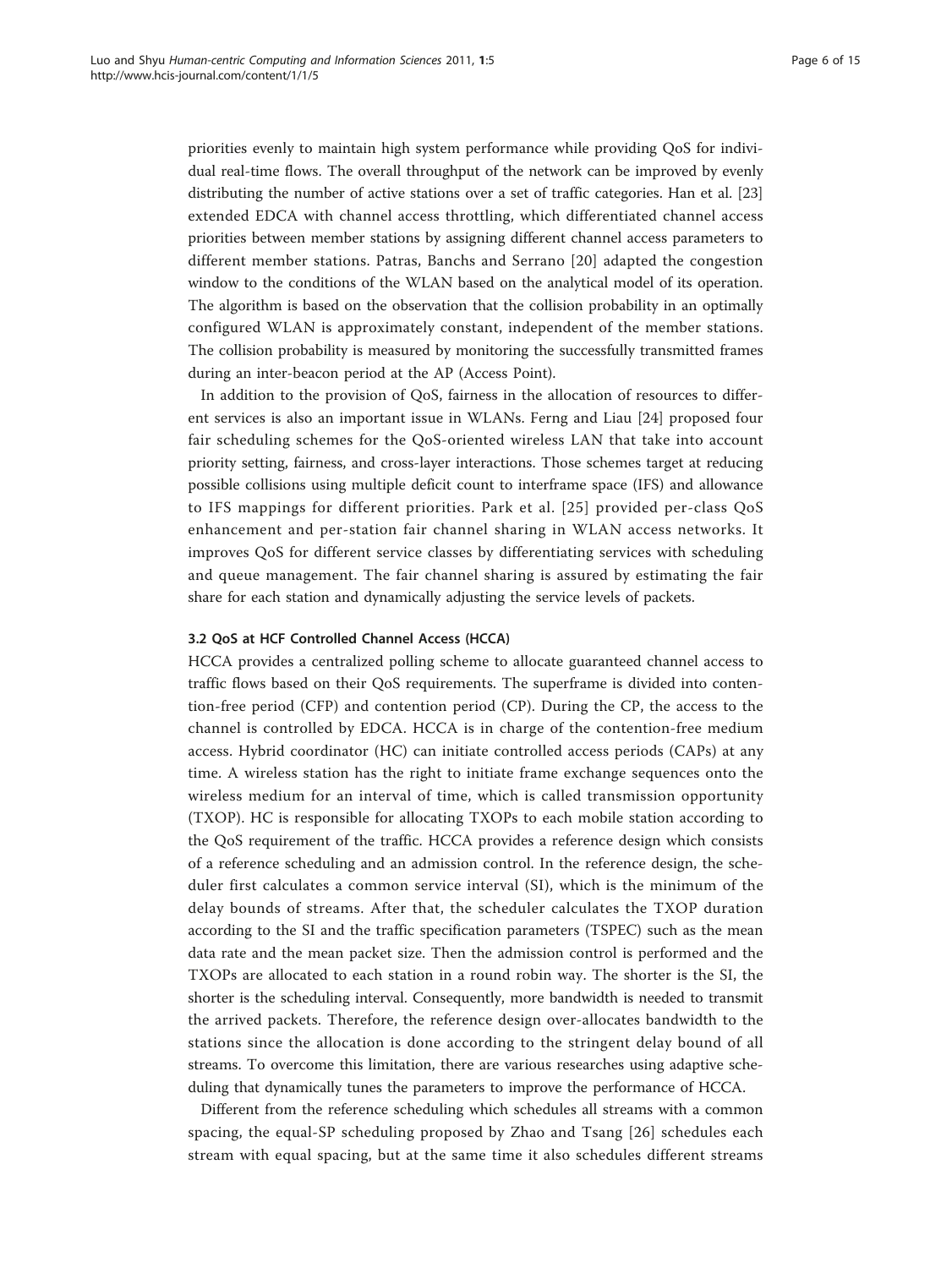with different spacing. The traffic scheduling algorithm proposed by Skyrianoglou, Passas and Salkintzis [[27](#page-13-0)], which is referred to as adaptive resource reservation over WLANs (ARROW), performs channel allocation based on the actual traffic buffered in the various mobile stations. The adaptive TXOP allocation mechanism proposed in [[28\]](#page-13-0) by Arora et al. works in accordance with the channel and traffic conditions and complies with the link adaptation mechanism to ensure long-term fairness among the wireless stations. Ghazizadeh and Fan [\[29](#page-13-0)] allocate the channel based on hybrid estimation and error correction according to the actual queuing duration of each mobile station. Cicconetti et al. [\[30](#page-13-0)] exploit cross-layer information, such as the application packet generation pattern and application packet generation interval, to design an effective bandwidth sharing and polling strategy.

The information of queue sizes is used widely as feedback information for the calculation of TXOP [[31](#page-13-0)]. Ansel, Ni, and Turletti [[32](#page-13-0)] present an efficient scheduling at the access point, which is based on the measured queue sizes for each traffic stream at each wireless station. The transmission time for each wireless station is assigned based on the queue length and aims at depleting the queue. The scheduling in [\[33](#page-13-0)] uses proportional-integral controller to provide a bounded delay for different traffic classes based on the queue length at the mobile station. An adaptive application aware scheduler for HCCA was proposed in [[34](#page-13-0)], which allocates adaptive service intervals, transmission opportunities, and polling order based on the traffic characteristics and instantaneous network conditions. In [[35\]](#page-13-0), the allocation of transmission time for TXOP is based on both the queue length and the incoming packet rates of each flow at the wireless station.

#### 3.3 Control-theoretic Approach

There are multiple applications of control theory in the provision of QoS in multimedia applications. Feedback control has been widely used in the design of many aspects of computing [[36\]](#page-13-0). Control theory provides a systematic approach to design feedback systems to improve the performance of a computing system. The goal of control theory is to design a system that is stable to avoid wild oscillation, accurate to provide target response time, and quick to settle to their steady state values. It is used for the packet scheduling and bandwidth allocations in the traditional computer networking applications, such as congestion control [\[37\]](#page-13-0) and resource management. PI (Proportional and Integral) controller [[38,20](#page-13-0),[39,40](#page-13-0)] and P (Proportional) controller [[41](#page-14-0)] are widely used for traffic rate control.

Recently, control theory is also used to provide QoS in the multimedia applications. For example, feedback control can be used to adjust the scheduling priorities in the MAC layer of WLAN. In [[38](#page-13-0)], PI controller is designed to adjust the priorities of the application to control the end-to-end delay around the required delay level. PI controller for a priority adaptor is determined off-line based on the dynamic input-output pairs via system identification. Then the adaptive controller is implemented to adapt its behavior according to the changing load and network conditions. Huang, Mao and Midkiff [[41\]](#page-14-0) use control theory to understand the end-to-end streaming system and develop algorithms for quality control by rate control. Proportional controllers are used to stabilize the received video quality as well as the bottleneck link queue. PI controller is used in [\[20](#page-13-0)] to adaptively adjust the CW according to the conditions of the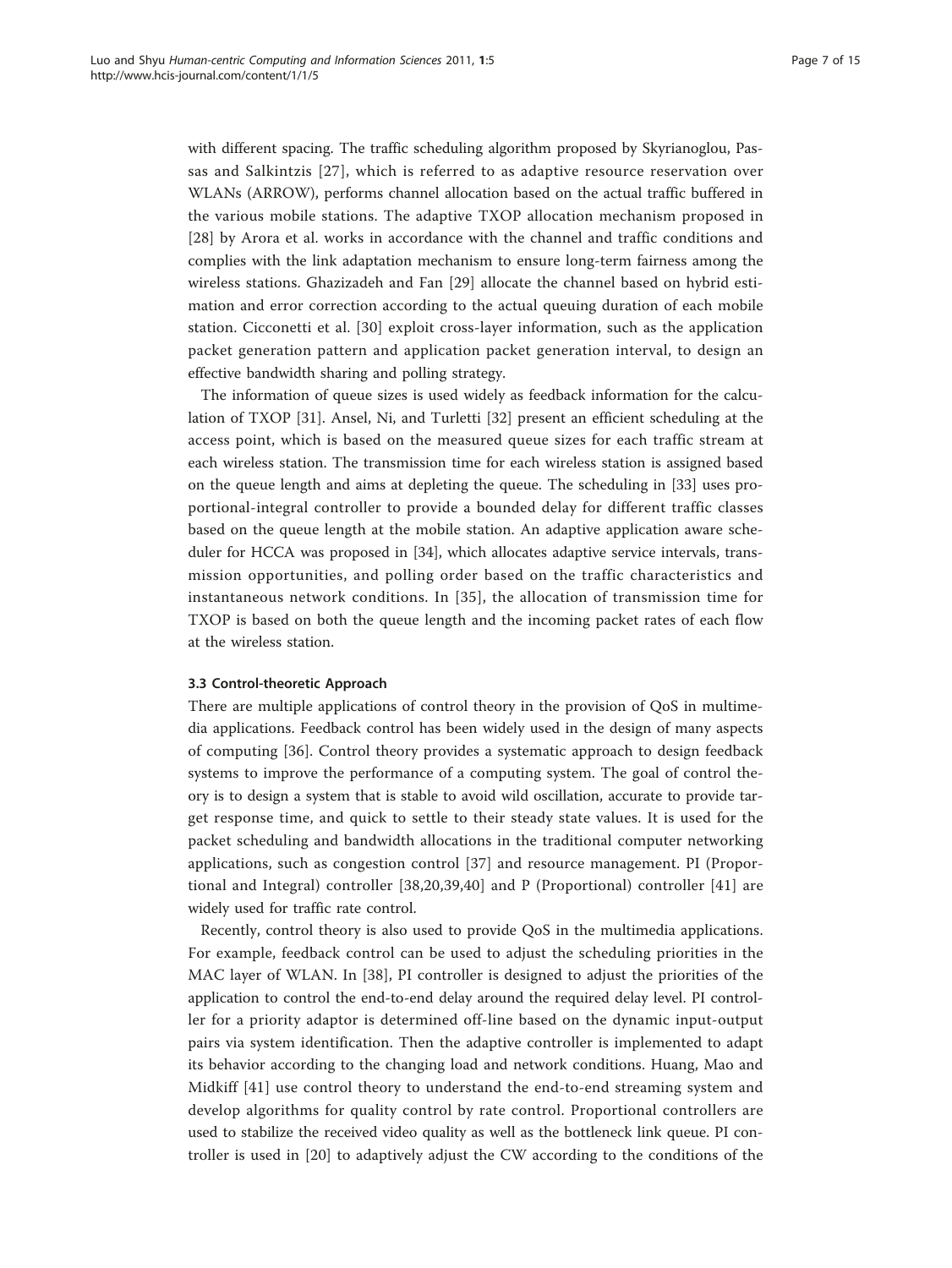WLAN. The scheduling algorithm at 802.11e HCCA in [[35\]](#page-13-0) is based on optimal control. A quadratic performance index is introduced to obtain an optimal scheduling which minimizes the packet delays at the cost of a small transmission time.

#### 4. QoS Provision with the Cross-Layer Design

Traditional layered design cannot provide QoS for mobile multimedia because of its limited adaptation to the dynamic wireless channels and interaction between layers. The goal of a cross-layer design is to improve the overall performance of the mobile multimedia applications, including the quality of video and power consumption. Crosslayer design jointly adjusts the parameters of different network layers, but the computation is complicated. Cross-layer optimization is very complex since it requires the optimization of multiple parameters across the network layers. One of the challenges of cross-layer design is the difficulty to model the complex cross-layer interactions among the parameters at different network layers. In general, there is a trade-off between the performance and complexity in the cross-layer optimization. A low-complexity cross-layer design is desired.

A cross-layer design enhances the performance of the application by jointly considering the mechanisms at multiple network layers. For example, modulation and coding scheme at the physical layer, scheduling and admission control at the MAC layer, routing at the network layer, congestion control and rate control at the transport layer, and source coding, traffic shaping, scheduling, and rate control at the application layer. Cross-layer QoS mechanisms proposed for 802.11 WLAN can be divided into different categories according to the layers involved.

• Application-PHY layer

Joint source-channel coding at the application layer has been extensively studied [[42,43](#page-14-0)]. Argyriou [[42](#page-14-0)] provided a methodology for joint setting of the parameters of source and channel coding based on an analytical model of the overall system. It employs joint source and application-layer channel coding and rate adaptation at the wireless physical layer.

# • Application-Transport layer- MAC/PHY layer

Zhu, Zeng and Li [[8](#page-13-0)] proposed a joint design of source rate control and congestion control for video steaming over the Internet. A virtual network buffer management mechanism was introduced and the QoS of the application was translated into the constraints of the source rate and the sending rate. At the transport layer, a QoS-aware congestion control mechanism was proposed to meet the sending rate requirement derived from the virtual buffer. The joint optimization of parameters in [[9\]](#page-13-0) was designed to minimize the expected end-to-end video distortion constrained by a given video playback delay. It includes video coding at the application layer, packet sending rates at the transport layer, and the modulation and coding scheme at the physical layer. A cross-layer design is proposed in [\[44](#page-14-0)] that incorporates source rate control at the application layer, congestion control at the transport layer, and wireless loss ratio from the MAC layer.

#### • Application-MAC layer

Van Der Schaar and Turaga [[45](#page-14-0)] developed a joint application-layer adaptive packetization and prioritized scheduling and MAC-layer retransmission strategy, where the application and the MAC layers jointly decide the optimal packet size and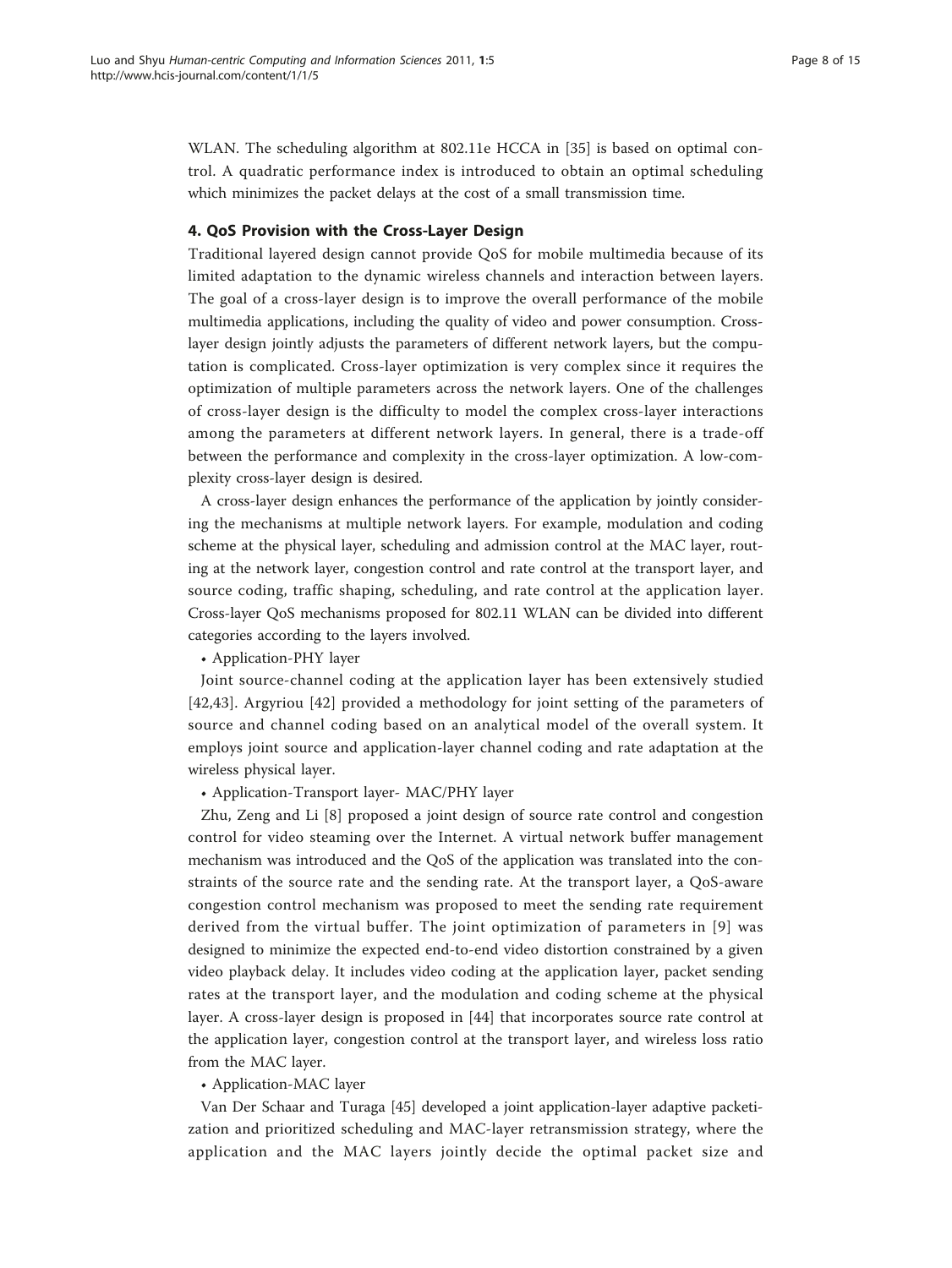retransmission limits. Cross-layer design in [\[46\]](#page-14-0) utilized the data partitioning technique at the application layer and QoS mapping technique at the EDCA-based MAC layer of the 802.11e network. Chilamkurti et al. [[47\]](#page-14-0) proposed a cross-layer design for 802.11e which maps video packets at the application layer to the appropriate access categories of 802.11e EDCA at the MAC layer according to the significance of the video data. The approach proposed for IEEE 802.11e HCCA WLAN in [[48\]](#page-14-0) consists of admission control and resource allocation at the MAC layer and video adaptation at the application layer.

# • Application-MAC-PHY layer

Van Der Schaar, Andreopoulos and Hu [[10\]](#page-13-0) proposed an optimization over Application-MAC-PHY layer for scalable video over IEEE 802.11 HCCA. It maximizes the number of admitted stations by creating multiple subflows from one global video flow. Shankar and Van Der Schaar [\[49](#page-14-0)] proposed an integrated system view of admission control and scheduling for both content and poll-based access of IEEE 802.11e MAC protocol. The scheme in [\[1\]](#page-12-0) set parameters at three layers: application, link, and physical layers. It is designed to optimize the video quality of all streams given different power levels and channel conditions of the wireless stations. Wu, Song and Wang [[12](#page-13-0)] proposed a cross-layer optimization framework for delivering video summaries over wireless networks. It jointly optimizes the source coding at the application layer, allowable retransmission at the data link layer, and adaptive modulation and coding at the physical layer within a rate-distortion theoretical framework.

# 5. Considerations of QoS Provision in Mobile System

There are several factors that need to be considered in the provision of QoS, such as the limited resources on the mobile devices, heterogeneity, and roaming characteristics in the mobile computing environment. Power-efficient design of QoS is the common solution to address the limited battery on the mobile device. Context-aware middleware is used to overcome the heterogeneity issue in the mobile networks and provide context-aware QoS. Handover is essential in mobility management which provides QoS when the mobile devices move from one network to another network. The evolution of new applications and technologies, such as social multimedia and cloud computing, poses many challenges in the provision of QoS.

#### 5.1 Power Efficient Design of QoS

Mobile devices running multimedia applications are limited in every supply. How to prolong the life time of the mobile devices to provide QoS under the energy constraint is important to the QoS provision. Two major operations of wireless multimedia applications that consume most of the energy of the mobile devices are video encoding and data transmission. Minimizing the overall energy consumption at the mobile devices is an active research area. Power-aware design for mobile multimedia considers both video coding and video delivery. Efficient encoding scheme can reduce the data rate of the transmission. At the same time it needs complicated computation, which consumes more power. The mobile device should adaptively adjust its computational complexity and energy consumption according to the contexts, such as network conditions and the contents of the video.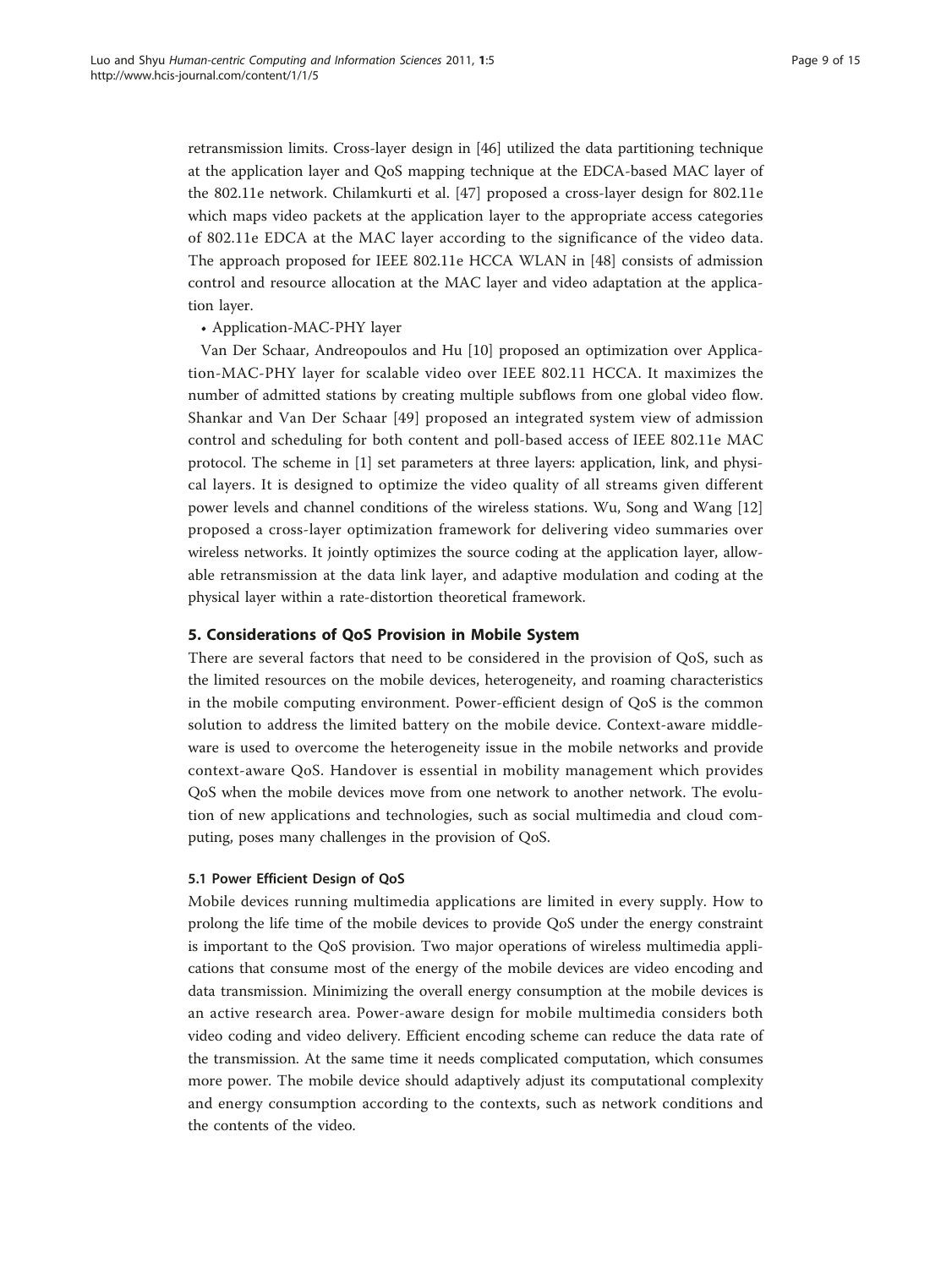The power-aware multimedia solutions jointly design the video coding parameters and channel parameters to adapt to the video contents and underlying network conditions to minimize the total energy consumption [\[50\]](#page-14-0). An efficient system should jointly consider three factors: bit rate, power consumption, and video quality. A balance needs to be achieved between power consumption in computation and communication to provide energy efficient multimedia applications. The goal is to minimize the total power consumption, subject to three constraints: the maximum video distortion to ensure satisfactory video quality, maximum end-to-end delay required by the application, and the maximum computational complexity provided by the mobile multimedia devices. Another goal is to minimize the video distortion, subject to the maximum power consumption allowed, maximum end-to-end delay, and maximum computation complexity. Power-rate-distortion analysis adds a new dimension power to the traditional rate-distortion analysis. The complexity parameters of the video encoding scheme can be dynamically adjusted to maximize the video quality under the energy constraint of the mobile device.

Video quality is defined as the mean square error (MSE) between the original video frames and the decoded video frames [\[51](#page-14-0)]. Hsu and Hefeeda [[52\]](#page-14-0) adopted a powerrate-distortion model to capture the trade-off among the encoding rate, energy consumption of the encoder, and the video distortion. The average video distortion is minimized via the adjustment of multiple link layer parameters. In addition to the power saving at the wireless client stations, power saving can also be considered at the access point of 802.11 networks. IEEE 802.11 standard defines two states for a wireless station, the Awake state and the Doze State. Zhang et al. [\[53\]](#page-14-0) present IEEE 802.11 based power-saving access point (PSAP) used for solar/battery powered applications. Three different frame design arrangements were introduced for adaptive power saving sleep periods. The beacon broadcast of power-saving access point in [[54\]](#page-14-0) carries a network allocation map (NAM) to indicate its temporal operations, which coordinates traffic delivery and power saving at both end stations and the access point (AP). Both power saving and QoS are considered in [\[55](#page-14-0)] at the access points. QoS-enabled AP schedules its awakening and sleeping pattern in a way that satisfies the delay and packet loss requirements for the real-time flows.

# 5.2 Heterogeneity

The provision of QoS in mobile multimedia is challenging because of node mobility, multi-access channel, multi-hop communication, and the limited capabilities of the mobile devices. The delivery of multimedia content should be adapted to the network, user preference, and mobile terminals. The mobile devices have different capabilities such as display size, memory, and computational power. In addition, QoS should also depend on the contexts and adapt to the contexts. Context information includes the network connectivity (such as bandwidth and delay), location, user preferences, time, etc. A context-aware system is able to adapt its behavior according to the current context. Several issues need to be addressed in a context-aware system design. The key issue is how to obtain, store, and represent the context information. Because of the heterogeneity characteristics of the mobile devices, context-aware middleware is one of the common solutions to provide services for pervasive applications.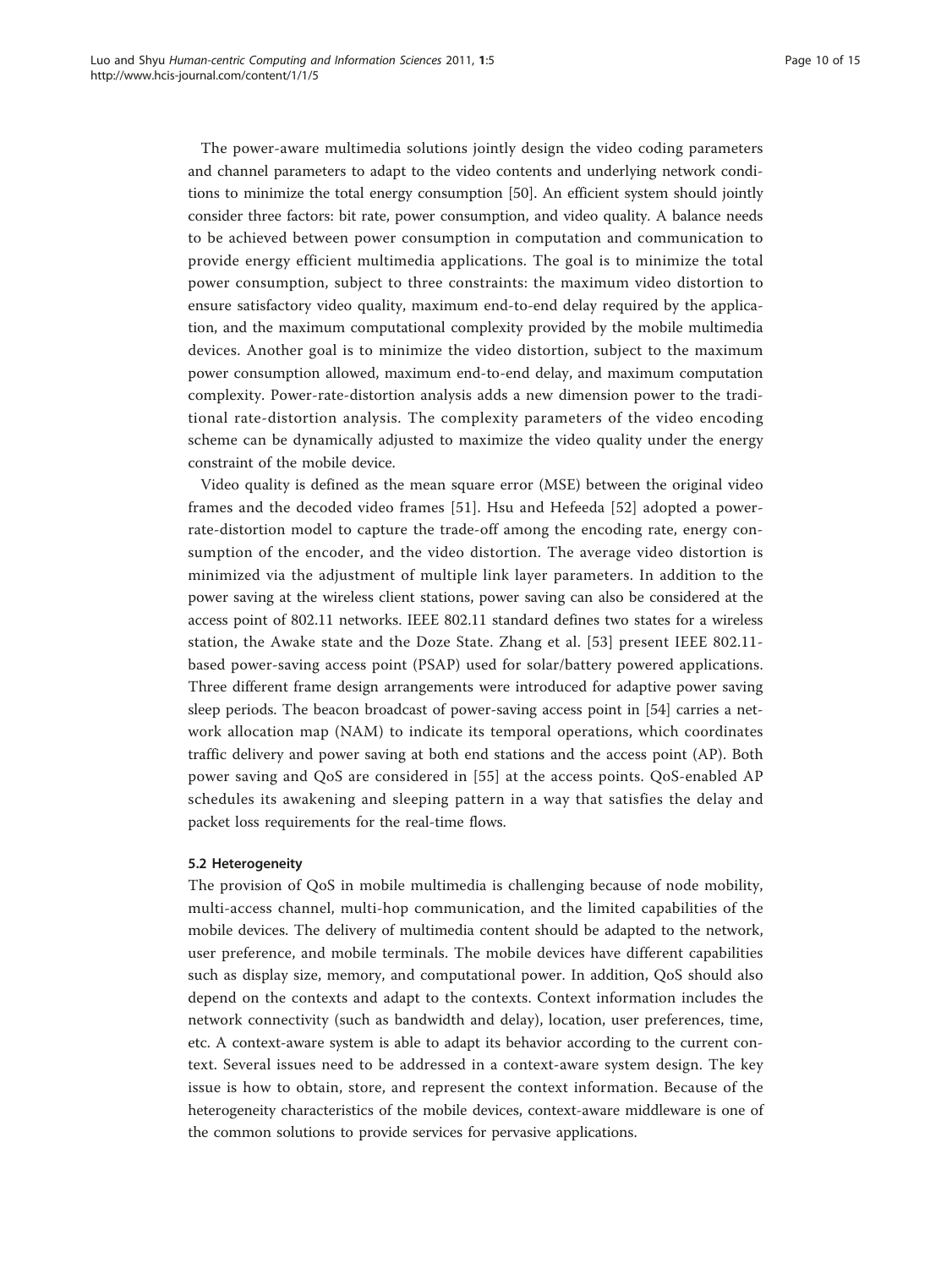Upper-layer adaptation works at the high layers of network, such as the application layer. The advantage of the upper-layer adaptation is that it can be widely used on different PHY/MAC hardware and protocols since the adaptation is independent of the PHY/MAC layer protocols. With the help of the middleware, it can work with any physical wireless network.

The adaptation mechanism design in [\[38\]](#page-13-0) spans the application layer, middleware layer, and network layer. The resources are allocated to multimedia applications under the coordination of three layers to meet the end-to-end requirements. The application layer adopts a requirement adapter to dynamically adjust the requirement levels according to the end-to-end delay measurement and QoS requirements acceptable to the end-users. Feedback control is used in the middleware layer to dynamically adjust the service classes for the applications according to the observed end-to-end delay. Then service differentiation scheduler at the network layer assigns the network resources to different service classes.

Mohapatra et al. [[11\]](#page-13-0) proposed a distributed middleware layer to perform joint adaptations at all levels of the system hierarchy for optimized performance and energy benefits on mobile handheld devices. It adopts an intermediate server in close proximity of the mobile device to perform end-to-end adaptations such as energy-aware admission control, network traffic shaping, and video transcoding. The on-device adaptation schemes include dynamic power management techniques for the LCD backlight, the wireless NIC, and the CPU. A context-aware wireless multimedia system proposed in [[56\]](#page-14-0) chooses the video content and performs media adaptation according to the changes of various contexts. The middleware components provide the contexts and then perform the reasoning of context information based on an ontology-based context model.

With the support of broadband wireless networks for multimedia applications, how to integrate the various standards of the MAC layer and PHY layer is an interesting topic. It is important that the mobile users can perceive acceptable QoS continuously while they are moving between different access points and networks. Mobile devices are equipped with multiple wireless interfaces and should be able to detect the underlying access network type to adjust the configurations in a heterogeneous network environment. Fernandez et al. [[57\]](#page-14-0) proposed an approach that allowed the users to dynamically negotiate QoS profiles with different underlying networks. Bandwidth aggregation over multiple network interfaces of the mobile device mitigates the resource constraints in a wireless network. The mobile users can negotiate their desired service levels and achieve them by using one or more interfaces. Nimmagadda, Kumar and Lu [\[58](#page-14-0)] proposed an adaptation of the presentations based on preferences and temporal constraints. The layout is generated by computing the locations, starting times, and durations of the media files.

#### 5.3 Mobility Management

Because of its roaming characteristic, a mobile device needs to switch to different networks to maintain the pervasive and ubiquitous service. Currently, mobile devices have multiple wireless interfaces which enable them to access heterogeneous networks. Handover management determines which access network to switch to when there are multiple wireless networks in the vicinity. Handover can be categorized into horizontal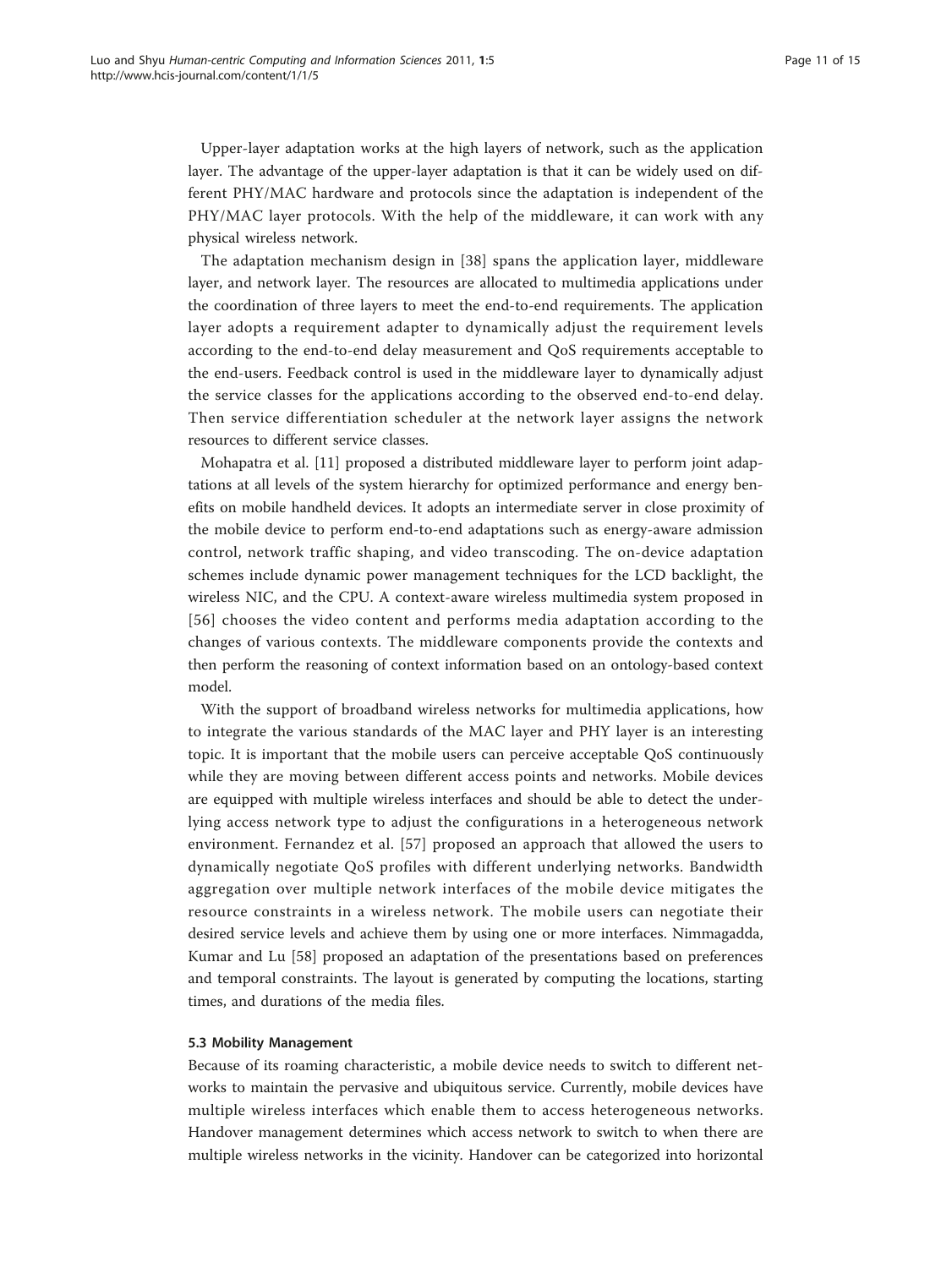handover [[59\]](#page-14-0) and vertical handover [\[60](#page-14-0)]. Horizontal handover refers to the handoff between different access points of the same networking technologies; while vertical handover refers to the handoff across heterogeneous networks, such as WLAN, WiMAX and Cellular network. The handover strategy should not be solely based on the Received Signal Strength (RSS). Several other factors also need to be taken into account, such as the context, quality of service, and user's preference. In the mobile multimedia applications, the handover schemes should consider the quality of the received video or perceived QoE after switching the access network.

Some mobility management systems with the focus on vertical handover have been designed to support QoS of multimedia applications. Fernandes and Karmouch [\[60](#page-14-0)] proposed the Context-Aware Mobility Management System (CAMMS) for vertical mobility management. CAMMS is a cross-layer architecture where the handover decision is based on the information from at least two network layers, from the data link layer to the application layer. It considers the context information, power consumption, user preferences, and network conditions. The cross-layer handover scheme proposed in [\[61](#page-14-0)] tries to balance the load among different networks. It achieves the maximization of the overall system QoS and user perceived QoE by efficiently utilizing the available communication resources. Wu, Yang and Hwang [[62](#page-14-0)] proposed a handover decision scheme using IEEE 802.21 [[63](#page-14-0)] MIH services in WLAN and WiMAX networks to maintain nearly identical QoS in the handover. The handover decision scheme first used the Analytical Hierarchical Process to calculate the weights of the traffic parameters. Then it applied a typical multiple attributes decision making to calculate the QoS score, and ranked the preferred network according to the score.

#### 5.4 Future challenges and directions

Due to the advancement of new technologies and applications, there are new research areas generated from the new applications. Here, we will discuss some future research directions and challenges.

1. Because of the popularity of social networking sites, such as Facebook, Twitter, MySpace and LinkedIn, the amount of user-generated multimedia data is increased rapidly. Social multimedia content on the Internet generates a new research area which is called social multimedia computing [[64\]](#page-14-0). The mobile device is now involved in the multiple stages of multimedia applications. It needs a new design to integrate those dynamic contents to the applications, platforms, devices, and services. Effective and efficient multimedia retrieval and delivery in a community-contributed multimedia environment [\[65\]](#page-14-0) pose new challenges.

2. Mobile cloud media computing [[66\]](#page-14-0): Cloud computing is a new computing paradigm to provide services through the Internet. Computing resources such as processing, memory, and storage are not physically provided by the users [[67](#page-14-0)]. Instead, they are provided and managed by the service providers, while being accessed by the users. Cloud computing technology is promising in providing multimedia services with QoS. How to leverage the media cloud computing platform to address the proliferation of multimedia devices and applications is a new research area.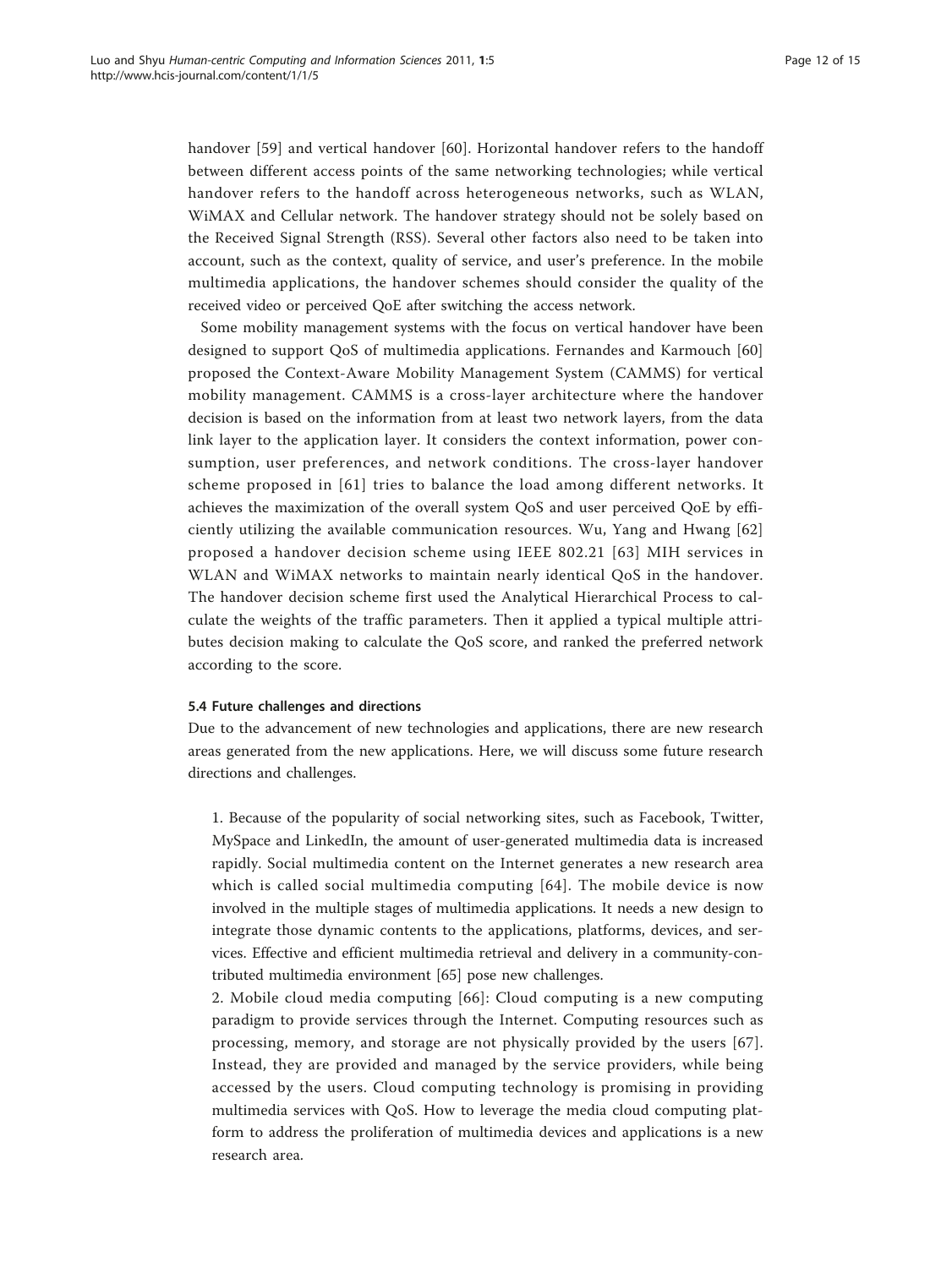#### <span id="page-12-0"></span>6. Conclusion

As the popularity of the multimedia applications, mobile devices, and wireless networks increases, the provision of QoS for multimedia services in mobile computing environments becomes a challenging task. IEEE 802.11 wireless LAN is widely deployed because of its low cost and ease of management. This paper presented an overview of the research to provide QoS for mobile multimedia applications with a focus on the 802.11e WLAN. We first reviewed the challenges of the QoS in mobile multimedia environments. We then categorized the researches in the QoS provision at 802.11e from the perspectives of the layered design and the cross-layer design. We also covered several important aspects in the QoS provision of mobile multimedia, such as the power-efficiency and heterogeneity. Finally, we identified some topics and challenges for future research.

#### Author details

<sup>1</sup>Department of Computer and Electrical Engineering Technology and Information Systems and Technology, Indiana University - Purdue University Fort Wayne, Fort Wayne, IN, USA<sup>2</sup>Department of Electrical and Computer Engineering, University of Miami, Coral Gables, FL, USA

#### Authors' contributions

HL drafted the manuscript. M.-LS was involved in drafting the manuscript, and revised the manuscript. Both authors read and approved the final manuscript.

#### Author's Information

Hongli Luo is currently an assistant professor in the Department of Computer and Electrical Engineering Technology and Information Systems and Technology at Indiana University Purdue University Fort Wayne, Fort Wayne, IN, USA. She received her Ph.D. degree in Electrical and Computer Engineering from University of Miami, Coral Gables, FL, USA in 2006. Her research interests are multimedia networking, wireless networking, video streaming and quality of service. She was a program co-chair of the IEEE International Workshop on Semantic Computing and Multimedia Systems and program vice co-chair of the 2010 International Conference on Multimedia and Ubiquitous Engineering. She also serves on the editorial boards for Journal of Information Processing Systems and International Journal of Smart Home. Mei-Ling Shyu has been an associate professor at the Department of Electrical and Computer Engineering (ECE), University of Miami (UM) since June 2005. Prior to that, she was an assistant professor in ECE at UM dating from January 2000. She received her PhD degree from the School of Electrical and Computer Engineering, Purdue University, West Lafayette, Indiana, USA in 1999, and her three master degrees in computer science, electrical engineering, and restaurant, hotel, institutional, and tourism management from Purdue University in 1992, 1995, and 1997. Her research interests include multimedia data mining and information systems. She has co-authored more than 160 technical papers published in prestigious journals, book chapters, and refereed conference/workshop/symposium proceedings. She received the Best Student Paper Award from the Third IEEE International Conference on Semantic Computing in September 2009 and the Johnson A. Edosomwan Scholarly Productivity Award from the College of Engineering at UM in 2007.

#### Competing interests

The authors declare that they have no competing interests.

#### Received: 18 October 2011 Accepted: 22 November 2011 Published: 22 November 2011

#### References

- 1. Hefeeda M, Hsu C-H (2010) Mobile Video Streaming in Modern Wireless Networks. Proceedings of the ACM International Conference on Multimedia 1779–1780
- 2. IEEE 802.11 WG (2009) IEEE Standard for Information Technology Telecommunications and Information Exchange between Systems - LAN/MAN Specific requirements, Part 11: Wireless LAN MAC and PHY Specifications. IEEE Draft 802.11e/D0.06
- 3. Jaimes A, Sebe N, Gatica-Perez D (2006) Human-Centered Computing: A Multimedia Perspective. Proceedings of the ACM International Conference on Multimedia 855–864
- 4. Karmakar G, Dooley LS (2007) Introduction to mobile multimedia communications. Mobile Multimedia Communications: Concepts, Applications, and Challenges, IGI Global 45–63
- 5. Song W, Tjondronegoro DW, Wang SH, Docherty MJ (2010) Impact of Zooming and Enhancing Region of Interests for Optimizing User Experience on Mobile Sports Video. Proceedings of ACM International Conference on Multimedia 321–330
- 6. Hanzo L, Tafazolli R (2007) A Survey of QoS Routing Solutions for Mobile Ad Hoc Networks. IEEE Communications Survey & Tutorials 9(2):50–70
- 7. Chen M, Zakhor A (2006) Multiple TFRC Connections Based Rate Control for Wireless Networks. IEEE Transactions on Multimedia 8(5):1045–1062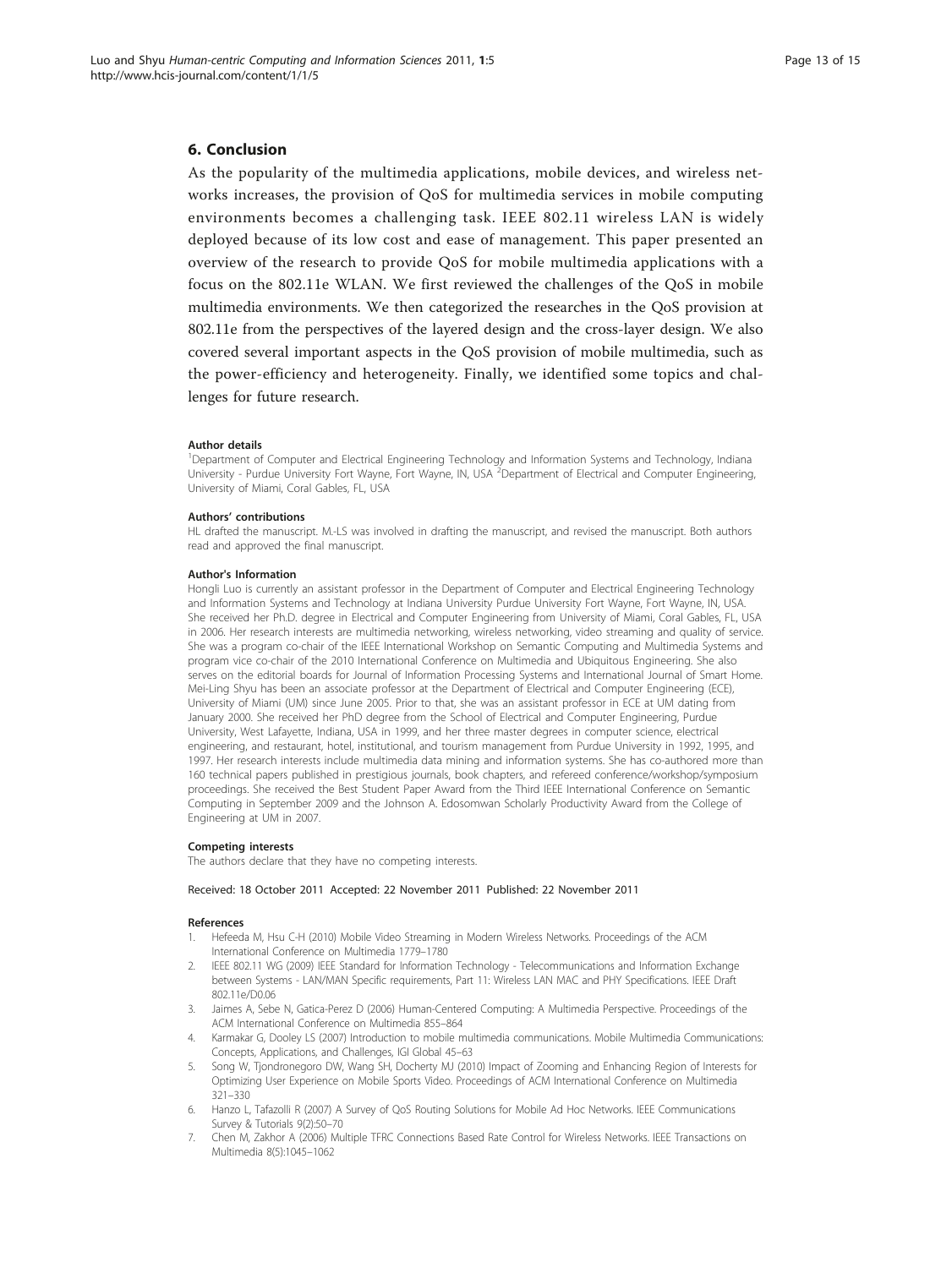- <span id="page-13-0"></span>8. Zhu P, Zeng W, Li C (2007) Joint Design of Source Rate Control and QoS-Aware Congestion Control for Video Streaming Over the Internet. IEEE Transactions on Multimedia 9(2):366–376
- 9. Luo H, Wu D, Ci S, Sharif H, Tang H (2009) TFRC-Based Rate Control for Real-Time Video Streaming over Wireless Multi-Hop Mesh Networks. Proceedings of IEEE International Conference on Communications 1–5
- 10. Van Der Schaar M, Andreopoulos Y, Hu Z (2006) Optimized Scalable Video Streaming over IEEE 802.11 a/e HCCA Wireless Networks under Delay Constraints. IEEE Transactions on Mobile Computing 5(6):755–768
- 11. Mohapatra S, Dutt N, Nicolau A, Venkatasubramanian V (2007) DYNAMO: A Cross-Layer Framework for End-to-End QoS and Energy Optimization in Mobile Handheld Devices. IEEE Journal on Selected Areas in Communications 25(4):722–737
- 12. Wu D, Song C, Wang H (2007) Cross-layer Optimization for Video Summary Transmission over Wireless Networks. IEEE Journal on Selected Areas in Communications 25(4):841–850
- 13. Luo H, Shyu M-L, Chen S-C (2008) Video Streaming over the Internet with Optimal Bandwidth Resource Allocation. Journal of Multimedia Tools and Applications 40(1):111–134
- 14. Luo H, Shyu M-L, Chen S-C (2006) An Optimal Resource Utilization Scheme with End-to-End Congestion Control for Continuous Media Stream Transmission. Computer Networks 50(7):921–937
- 15. Schilit B, Adams N, Want R (1994) Context-Aware Computing Application. Proceedings of 1994 First Workshop on Mobile Computing Systems and Applications 85–90
- 16. Chen G, Kotz D (2000) A Survey of Context-Aware Mobile Computing Research, Technical Report TR2000-381, Dartmouth Computer Science
- 17. Liu Y, Guo Y, Liang C (2008) A survey on peer-to-peer video streaming systems. Peer-to-Peer Networking and Applications 1(1):18–28
- 18. Hwang IS, Wu JH (2008) Performance Assessment of Service Differentiation in IEEE 802.11e EDCA. International Journal of Ad Hoc and Ubiquitous Computing 3(1):21–32
- 19. Hui J, Devetsikiotis M (2005) A Unified Model for the Performance Analysis of IEEE 802.11e EDCA. IEEE Transactions on Communications 53(9):1498–1510
- 20. Patras P, Banchs A, Serrano P (2009) A Control Theoretic Approach for Throughput Optimization in IEEE 802.11e EDCA WLANs. Mobile Networks and Applications 14(6):697–708
- 21. Romdhani L, Ni Q, Turletti T (2003) Adaptive EDCF: Enhanced Service Differentiation for IEEE 802.11 Wireless Ad-hoc Networks. Proceedings of IEEE Wireless Communications and Networking Conference (WCNC'03) 1373–1378
- 22. Li M, Zhu H, Prabhakaran B (2010) Dynamic Priority re-allocation Scheme for Quality of Service in IEEE 802.11e Wireless Networks. Wireless Networks 16(3):759–774
- 23. Han B, Ji L, Lee S, Miller R, Bhattacharjee B (2009) Channel Access Throttling for Improving WLAN QoS. Proceedings of the 6th Annual IEEE Communications Society Conference on Sensor, Mesh and Ad Hoc Communications and Networks (SECON '09) 1–9
- 24. Ferng H, Liau H (2009) Design of Fair Scheduling Schemes for the QoS-Oriented Wireless LAN. IEEE Transactions on Mobile Computing 8(7):880–894
- 25. Park E, Kim D, Choi C, So J (2007) Improving Quality of Service and Assuring Fairness in WLAN Access Networks. IEEE Transactions on Mobile Computing 6(4):337–350
- 26. Zhao Q, Tsang DHK (2008) An Equal-Spacing-Based Design for QoS Guarantee in IEEE 802.11e HCCA Wireless Networks. IEEE Transactions on Mobile Computing 7(12):1474–1490
- 27. Skyrianoglou D, Passas N, Salkintzis AK (2006) ARROW: An Efficient Traffic Scheduling Algorithm for IEEE 802.11e HCCA. IEEE Transactions on Wireless Communications 5(12):3558–3567
- 28. Arora A, Yoon S, Choi Y, Bahk S (2010) Adaptive TXOP Allocation Based on Channel Conditions and Traffic Requirements in IEEE 802.11e Networks. IEEE Transactions on Vehicular Technology 58(3):1087–1099
- 29. Ghazizadeh R, Fan P (2008) Adaptive Scheduling for VBR Traffic in Wireless LANs. Proceedings of the 4th International Conference on Wireless Communications, Networking and Mobile Computing (WiCOM '08) 1–4
- 30. Cicconetti C, Lenzini L, Mingozzi E, Stea G (2007) An Efficient Cross Layer Scheduler for Multimedia Traffic in Wireless Local Area Networks with IEEE 802.11e HCCA. ACM Mobile Computing and Communications Review (MC2R) 11(3):31–46
- 31. Bheemarjuna Reddy T, John JP, Siva Ram Murthy C (2007) Providing MAC QoS for Multimedia Traffic in 802.11e Based Multi-hop Ad hoc Wireless Networks. Computer Networks 51(1):153–176
- 32. Ansel P, Ni Q, Turletti T (2006) FHCF: A Simple and Efficient Scheduling Scheme for IEEE 802.11e Wireless LAN. Mobile Networks and Applications 11(3):391–403
- 33. Boggia G, Camarda P, Grieco LA, Mascolo S (2007) Feedback-based Control for Providing Real-time Services with the 802.11e MAC. IEEE/ACM Transactions on Networking 15(2):323–333
- 34. Inan I, Keceli F, Ayanoglu E (2006) An Adaptive Multimedia QoS Scheduler for 802.11e Wireless LANs. Proceedings of IEEE International Conference on Communications 5263–5270
- 35. Luo H, Shyu M-L (2009) An Optimized Scheduling Scheme to Provide Quality of Service in 802.11e Wireless LAN. Proceedings of the Fifth IEEE International Workshop on Multimedia Information Processing and Retrieval (IEEE MIPR-2009). San Diego, California, USA pp 651–656
- 36. Abdelzaher T, Diao Y, Hellerstein JL, Lu C, Singhal S, Zhu X (2009) Tutorial: Recent Advances in the Application of Control to Network and Service Management. Proceedings of the 11th IFIP/IEEE International Symposium on Integrated Network Management, New York, NY
- 37. Hollot CV, Misra V, Towsley D, Gong WB (2001) A Control Theoretic Analysis of RED. Proceedings of IEEE INFOCOM. Anchorage, Alaska pp 1510–1519
- 38. He W, Nahrstedt K, Liu X (2008) End-to-end Delay Control of Multimedia Applications over Multihop Wireless Links. ACM Transactions on Multimedia Computing, Communications and Applications 5(2):1–20
- 39. Hong Y, Yang OWW (2007) Design of Adaptive PI Rate Controller for Best-Effort Traffic in the Internet Based on Phase Margin. IEEE Transactions on Parallel Distributed System 18(4):550–561
- 40. Hu W, Xiao G (2009) Design of Congestion Control Based on Instantaneous Queue Sizes in the Routers. Proceedings of the IEEE Globecom 1–6